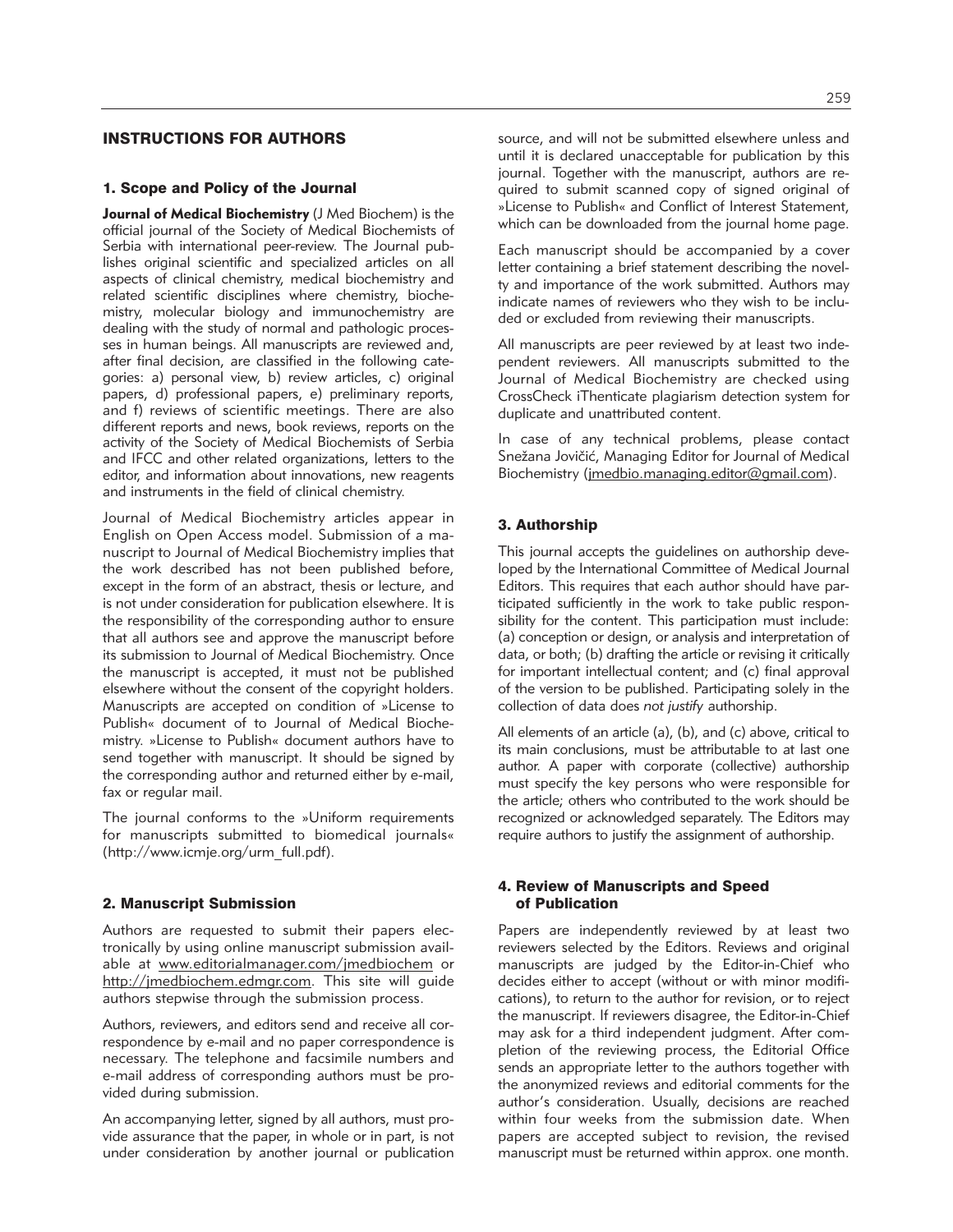Revised articles are re-evaluated by the Editor-in-Chief who decides to accept or to submit to a second review. It is the aim of the Journal to publish papers within six months after their receipt by the Editor-in-Chief.

The author will receive first proofs for correction. Manuscripts are not returned.

## 5. Preparation of Manuscripts

The complete manuscript, including enclosures should be prepared according to instructions given in this section.

Manuscripts must be written in clear and concise English language. The manuscript should be written in the third person avoiding the passive voice. Please have your text proofread by an native English speaker before you submit it for consideration. Either British or American spelling is acceptable. At the proofreading stage, changes other than correction of printer's errors will be charged to the authors.

Type the manuscript (including table legends, figure legends and references) double-spaced using 12 font size on one page of A4 or 81/2×11'' paper. Number the pages consecutively (with the title page being page 1) and leave 2.5 cm margins on all sides. Avoid footnotes in the text, use parentheses instead. Papers and reviews should usually occupy no more than eight printed pages; short communications, case reports and letters to the editor should not exceed four printed pages. Each full page of printed text corresponds to approximately 1400 words. Allow space for tables and illustrations within the page limit.

Manuscripts should be prepared in accordance with the guidelines below and should be sent online at http: //jmedbiochem.edmgr.com. The electronic copy of the manuscript should be saved as a Word for Windows (.doc) or Rich Text Format (.rtf) file. Manuscripts must be submitted using double line-spaced, unjustified text throughout, with headings and subheadings in bold case (not underlined). Press ENTER only at the end of a paragraph, list entry or heading.

Full length papers and technical reports should have Title Page, Summary, Keywords, List of Abbreviations, Introduction, Materials and Methods, Results, Discussion, Acknowledgements, if available, References, Tables and Figure legends.

Short communications and case reports should be subdivided into Summary, Keywords, List of Abbreviations, and a single section of main text without headings. Experimental procedures should be described in legends to figures or footnotes to tables. Acknowledgements and References should be presented as in full length papers.

Letters to the editor are arranged like short communications but without a Summary.

## Title page

The title page should include:

- 1. Short and informative title.
- 2. Names of all authors (with one name and forename of each author in full), followed by their affiliations: department, institution, city without postcode, country. If there is more than one institution involved, authors' names should be linked to the appropriate institutions by inserting consecutive numbers in superscript after relevant names. If required, lower case letters, in superscript after the name, should be used to indicate the present address.
- 3. Full name, mailing address, fax phone number and email address of the corresponding author to whom communications should be sent is typed at the bottom.
- 4. Running title containing 50 characters or less in length.

#### Summary, Keywords and a list of non-standard abbreviations

The second page of the manuscript should contain Summary, Keywords and a list of non-standard abbreviations used in text, figures, tables, and figure and table legends.

A summary should be short and clear, typed on a separate sheet, and should contain no more than 250 words. It must be comprehensible to readers before they have read the paper. Reference citations must not appear in the abstract, abbreviations should be avoided.

The summary of the original articles, should be structured, including following: Background, Methods, Results and Conclusions. The abstract of the other article types should not be structured.

A short summary in the Serbian language should be typed on the separate sheet, beginning with a Serbian title. Below the end of English and Serbian summaries provide up to six key words in alphabetical order separated by semicolon using the entries from Index Medicus for indexing purposes.

# Introduction

Introduction should be clear, pointing to the essence of the problem and the purpose of the study. References related to the problem discussed in the manuscript should be cited. Do not include data or conclusions from the work being reported.

### Materials and methods

The experimental part should include a description of materials and methods used. If methods are widely known, they should not be described, but only references indicated. If the article deals with a new method or modified method, full description should follow. Methods used in statistical analyses should be indicated. Identify accurately all materials, substances, drugs and chemicals used.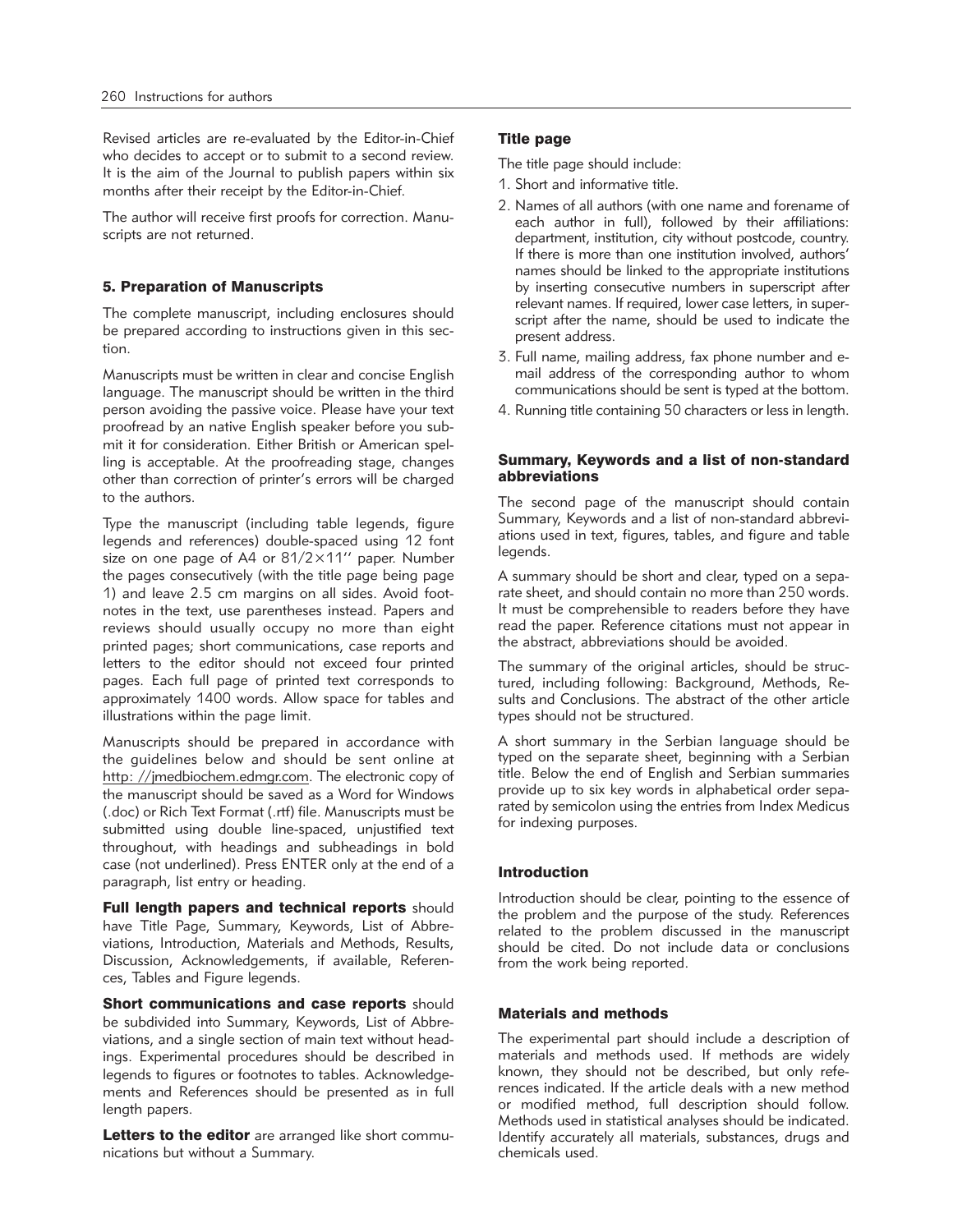**Ethics.** When reporting experiments on human subjects, manuscripts must include assurance that informed consent was obtained and that the study was performed in conformance with the Declaration of Helsinki ethical guidelines (http://ohsr.od.nih.gov/helsinki.php3) as reflected in *a priori* approval by the local institution's, regional or national, human research review committee. Do not use patients' names, initials, or hospital numbers, especially in any illustrative material. When reporting experiments on animals, indicate whether the national law on the care and use of laboratory animals was followed. Articles which do not give assurance of compliance with these principles will be rejected.

**Statistics.** Describe statistical methods with enough detail to enable a knowledgeable reader with access to the original data to verify the reported results. If preparing statistical data for publication, please read the journal's statistical guidelines or standard books. Specify any general computer programme used. When data are summarized in the results section, give the statistical methods used to analyze them.

#### **Results**

Results should be precise and clear, statistically processed and expressed according to the International System of Units (SI). Present in logical sequence the data generated using, as appropriate, tables and figures without duplication. Indicate the nature of data reduction and statistical procedures employed with appropriate references.

#### **Discussion**

Results should be discussed and compared to reference results. Conclusions should be drawn on the basis of these comparisons. Indicate the conclusions that may be drawn and place them in the context of a critical appraisal of previous work. Do not repeat in detail data or other material given in the introduction or the results section. Link the conclusions with the goals of the study, but avoid unqualified statements and conclusions not completely supported by your data. Distinguish clearly new information from previous finding, and speculation from fact. Problems arising out of the study may be identified, and relevant hypotheses may be generated.

#### Acknowledgements

Acknowledgements should be placed at the end of the text. Indicate financial support, gifts, technical assistance, and advice. Names of the funding organizations should be written in full. Obtain written permission from those acknowledged by name.

#### Units of measurement

The units of measurement when possible must belong to the International System of Units (SI) or be non-SI units accepted for use with the SI (e.g. days, litre). (http://www.bipm.fr/3\_SI/si.html)

#### **References**

Only essential references should be included. Authors are responsible for verifying them against the original source material. Automatic numbering should be avoided. References are typed on sheets separate from the text and follow the text. Rely upon articles published in primary research journals. Meeting abstracts may be cited only if published in journals. Citations such as »personal communication«, »unpublished data« or »in press« are not accepted. Publications for which no author is apparent may be attributed to the organization from which they originate. Simply omit the name of the author for anonymous journal articles – avoid using »Anonymous«.

References are identified in the text by Arabic numerals in parentheses, and numbered consecutively in the order in which they are mentioned in the text. If one reference is cited several times in the text, the same number is indicated in parentheses. Abbreviations of journals conform to those used in Index Medicus (List of Journals Indexed). List all authors; if the number is seven or more, cite first six names followed by *et al*. Do not use italic font in the reference section. References must be given in the following format:

• Articles:

Pugia MM, Sammer R, Corey P, Lott JA, Anderson L, Gleason S, et al. The uristatin dipstick is useful in distinguishing upper respiratory from urinary tract infections. Clin Chim Acta 2004; 341: 73–81.

Mizon D, Piva F, Queyrel V, Balduyck M, Hachulla E, Mizon J. Urinary bikunin determination provides insight into proteinase/proteinase inhibitor imbalance in patients with inflammatory diseases. Clin Chem Lab Med 2002; 40: 579–86.

• Supplements:

Williams DN. Reducing costs and hospital stay for pneumonia with home intravenous cefotaxime treatment: results with a computerized ambulatory drug delivery system. Am J Med 1994; 97: Suppl 2A: 50–5.

• Abstracts:

Henney AM. Chronic plaque or acute rupture? The yin and yang of vascular tissue remodeling [abstract]. Atherosclerosis 1997; 134: 111.

- Books and Monographs: Kahn CR, Weir GC, editors, Joslin's diabetes mellitus, 13ed. Philadelphia: Lea and Febiger, 1994: 1068pp.
- Chapters:

Karnofsky DH, Burchenal JH. The clinical evaluation of chemotherapeutic agents in cancer. In: Macleod CM, editor. Evaluation of chemotherapeutic agents. New York: Columbia University Press, 1949: 191–205.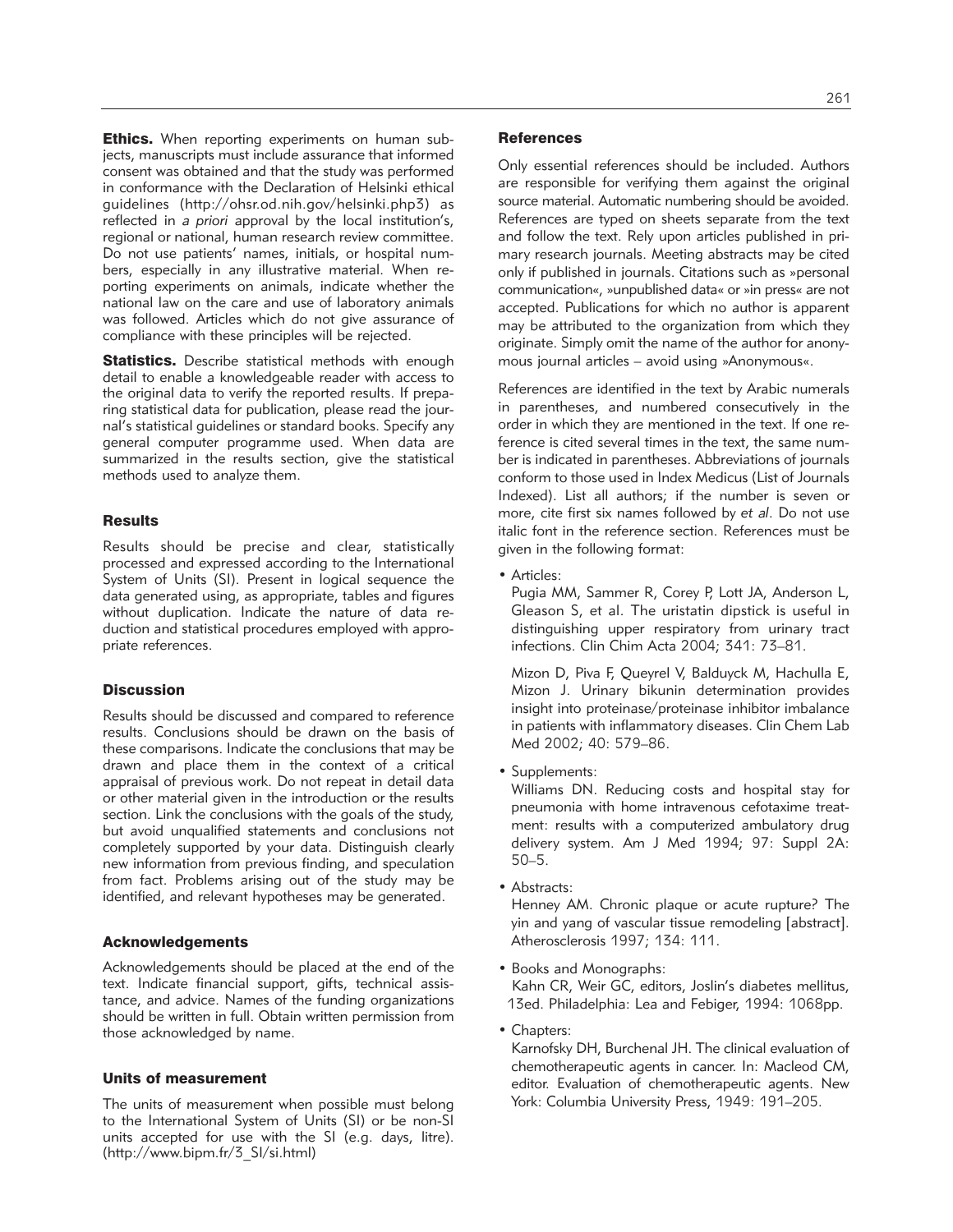### Tables

Submit tables on separate pages and number them consecutively using Roman numerals. Provide a short descriptive title, column headings, and (if necessary) footnotes to make each table self-explanatory. Refer to tables in the text as Table I, etc. Use Table I, etc. in the table legends. Please indicate in the manuscript the approximate position of each table.

# Figures

Illustrations will be reduced in size to fit, whenever possible, the width of a single column, i.e. 80 mm, or a double column, i.e. 168 mm. Ideally, single column figures should be submitted with a width of 100 mm, double column figures with a width of 210 mm. Lettering in all figures within the article should be uniform in style, preferably a sans serif typeface, and of sufficient size, so that it is readable at the final size of approximately 2 mm.

Uppercase letters A, B, C, etc. should be used to identify parts of multi-part figures. Cite all figures in the text in a numerical order. Indicate the approximate position of each figure. Refer to figures in the text as Figure 1, etc. Use Figure 1, etc. in the figure legends.

The first author's name, drawing number and top location are indicated on the back of the illustration.

The number of tables and figures should be rational.

Line drawing and photographs must be of high quality. Note that faint shading may be lost upon reproduction. All illustrations should be black and white and should be numbered in the order in which they are mentioned in the text. The figures must be saved as separate files and printouts appended to the manuscript. All photographic figures should be submitted in camera-ready form (i.e. with all extraneous areas removed) and saved as TIFF files at a resolution of 600 dpi. Line drawings should be professionally prepared and labelled (freehand files). Charts may be supplied as Excel spreadsheets (one chart per sheet). Where necessary, magnification should be shown using a scale marker. The figure legends (one per figure) should appear as a separate page at the end of the main text file. Any previously published illustrations should be accompanied by the written consent to replication of the copyright holder and an acknowledgement should be included in the legend. The full reference should also be included in the reference list.

### Figure legends

Provide figure legends on separate pages. Explain all symbols used in the figures. Remember to use the same abbreviations as in text.

### **Nomenclature**

Follow the rules of the IUPAC-IUB Commission on Biochemical Nomenclature, as in IUB *Biochemical Nomen -* *clature and Related Documents*, 3rd edition, obtainable from Biochemical Society Book Depot, P.O. Box 32, and Commerce Way, Colchester, CO2 8HP, U.K.

Enzyme names should be in accordance with the recommendations of the IUPAC-IUB Commission on Biochemical Nomenclature, 1978, as in *Enzyme Nomenclature*, published by Academic Press, New York, 1992. Genotypes should be given in italics, phenotypes should not be italicised. Nomenclature of bacterial genetics should follow Damerec et al. Genetics 1966; 54: 61–76.

### Abbreviations

Journal of Medical Biochemistry accepts standard *Journal* of Biological Chemistry abbreviations. Uncommon abbreviations should be defined, in parentheses, when they first appear in text. Abbreviations in the Title and in the Abstract should be avoided. All non-standard abbreviations should be listed alphabetically on the second page of the manuscript (see above), separated by semicolon. Start with the abbreviation, followed by a comma, and then give the explanation.

# **Offprints**

**Page proofs** will be sent electronically to the author for correspondence and must be returned promptly by e-mail, fax or post. The corresponding authors will receive a PDF file of their article. Corrections should be kept to a minimum. This should be completed and returned immediately. The corresponding author will also receive complimentary copy of the issue in which article appears.

# 6. Declaration of Interest

It is the policy of Journal of Medical Biochemistry to adhere in principle to the Conflict of Interest policy recommended by the International Committee of Medical Journal Editors (ICMJE, http://icmje.org/index.html#conflict). The authors must declare conflicts of interest (Conflict of Interest Statement). In specific, we request for the following: 1) all relevant potential conflicts of interest for each named author and/or a statement of no-conflicts if there are none relevant to the contents of the article for any author(s), 2) disclosure of how the article is funded, and in specific, the disclosure of any and all pharmaceutical company funding (partial of total) or a statement that there was no involvement of a pharmaceutical/other company (if this is the case) and 3) comprehensive explanation of the role of the sponsors in article preparation (if the article is sponsored in part or whole).

# 7. Copyright

It is a condition of publication that authors assign »License to Publish« document to Journal of Medical Biochemistry. Authors may, of course, use the article elsewhere after publication without prior permission from Journal of Medical Biochemistry, provided that acknowl